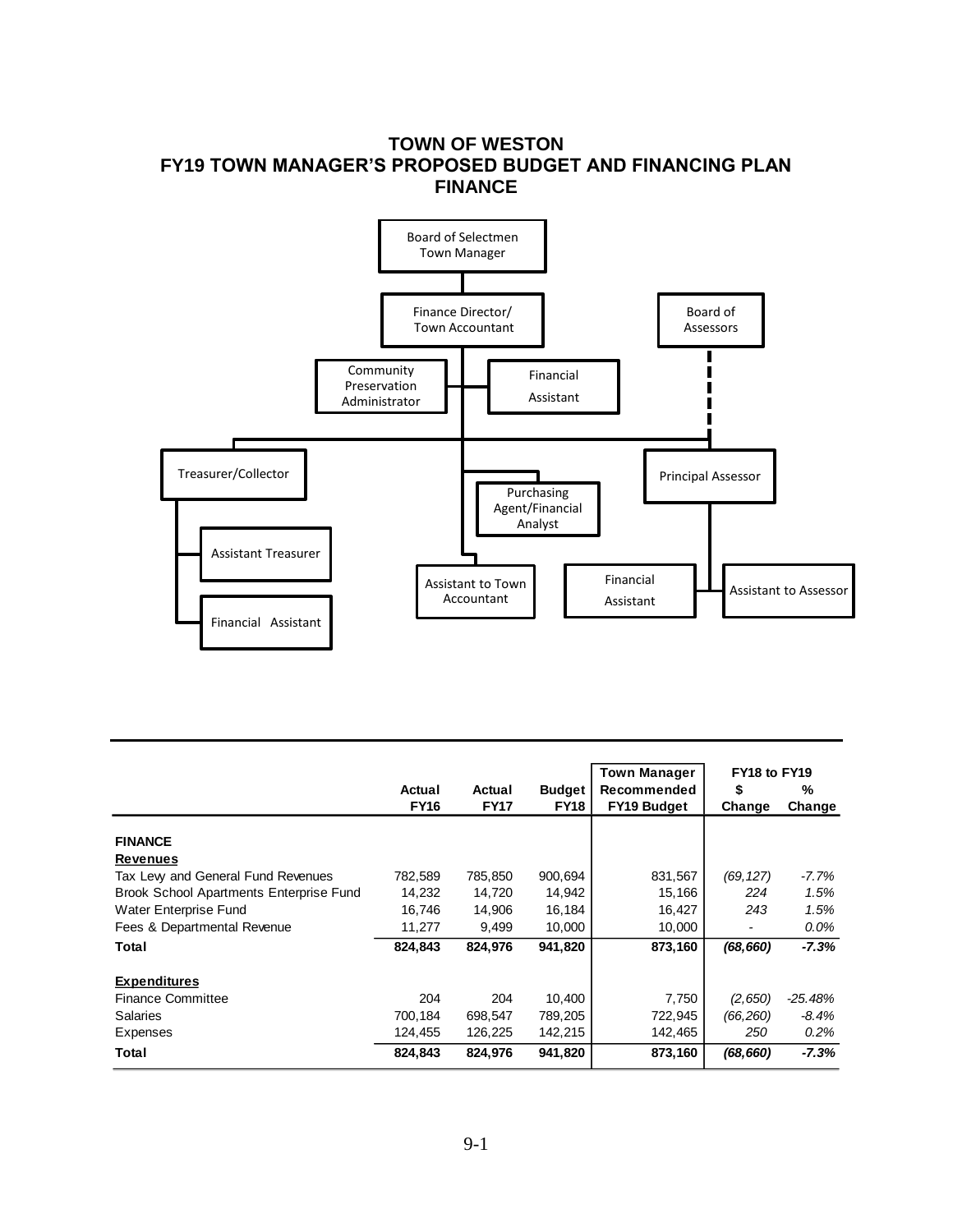### **FINANCE: Finance Committee**

#### **Description of Services**

The Weston Finance Committee is comprised of nine members, appointed by the Moderator. Members serve three-year overlapping terms. The role of the Finance Committee is to confer with the Board of Selectmen and other Town officials on all financial matters and to make recommendations to Town Meeting and the voters concerning the Town's financial position and proposed expenditures.

#### **Staffing Levels**

Volunteer Committee supported by Finance Director and Town Manager

#### **Budget Recommendations**

Level Services: The Finance Committee has requested funds to do several mailings to residents.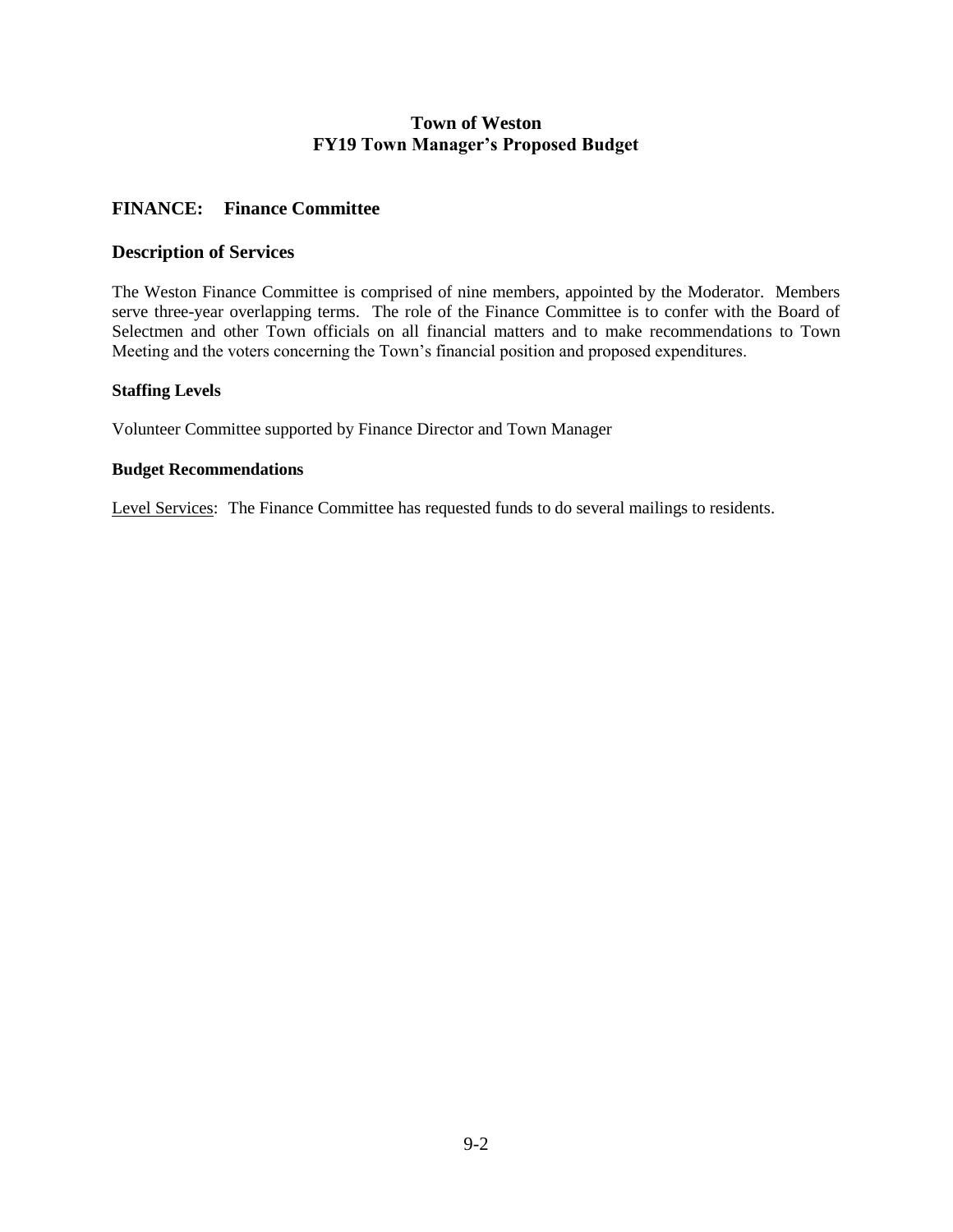|                                |               |               |                          |               |                 | <b>TOWN MANAGER'S</b><br><b>RECOMMENDATION</b> |            |              | FY18 to FY19 |          |
|--------------------------------|---------------|---------------|--------------------------|---------------|-----------------|------------------------------------------------|------------|--------------|--------------|----------|
|                                | <b>ACTUAL</b> | <b>BUDGET</b> | <b>ACTUAL</b>            | <b>BUDGET</b> | <b>DEPT REQ</b> | <b>LEVEL</b>                                   | <b>NEW</b> |              |              | %        |
| <b>FINANCE</b>                 | <b>FY16</b>   | <b>FY17</b>   | <b>FY17</b>              | <b>FY18</b>   | <b>FY19</b>     | <b>SERVICE</b>                                 | <b>REQ</b> | <b>TOTAL</b> | Change       | Change   |
|                                |               |               |                          |               |                 |                                                |            |              |              |          |
| <b>Finance Committee</b>       |               |               |                          |               |                 |                                                |            |              |              |          |
| Dues                           | 204           | 250           | 204                      | 250           | 250             | 250                                            |            | 250          |              | $0.0\%$  |
| All Other                      |               | 150           | $\overline{\phantom{a}}$ | 10.150        | .500            | 7.500                                          |            | 7,500        | (2,650)      | $-26.1%$ |
| <b>Total Finance Committee</b> | 204           | 400           | 204                      | 10.400        | 7.750           | 7.750                                          |            | 7.750        | (2,650)      | $-25.5%$ |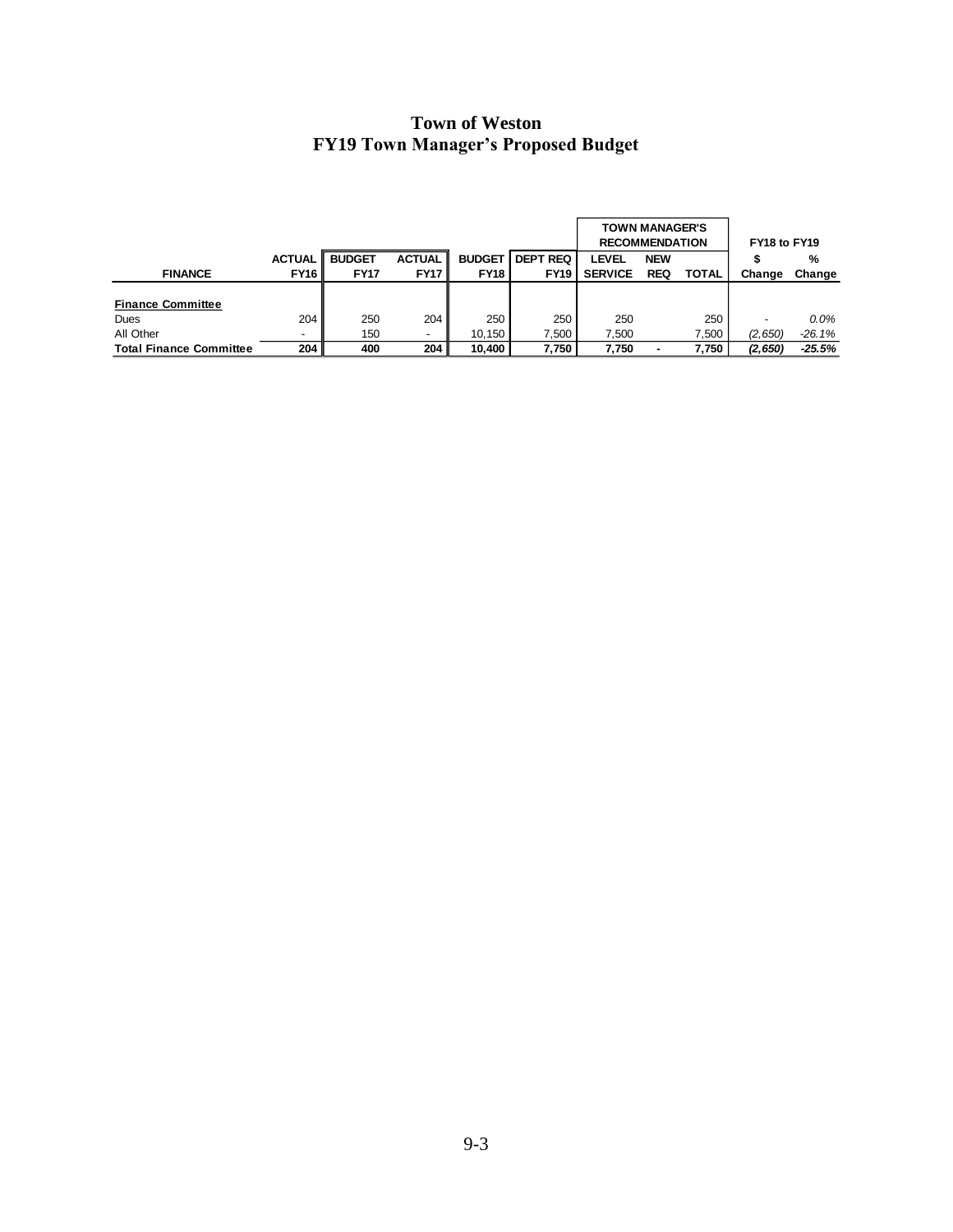## **FINANCE: Finance Director/ Town Accountant**

#### **Description of Services**

The Finance Director/Town Accountant is responsible for the management and supervision of the Finance Department (Accounting Office, Assessing Office, Treasurer/Collector's Office), as well as the administrative office of the Community Preservation Administrator. Oversight of the Assessing Office is shared with an elected board. In addition, the Finance Director coordinates payroll processing working with the Assistant Town Manager/ Human Resource Director, oversees risk management and assists the Town Manager in the annual budget development process and other projects.

#### **FY19 Departmental Goals**

- 1. Work with Assessor and Treasurer/Collector to efficiently update processes and streamline workflow in the Finance Department.
- 2. Introduce performance measurement in the Finance Department.
- 3. Work with the Town Manager to efficiently build upon the budget presentation process.
- 4. Work with Town Manager, Board of Selectmen and Finance Committee to ensure financial policies are relevant and adhered to.

|                                        | <b>FY16</b>   | <b>FY17</b>   | <b>FY18</b>   | <b>FY19</b> |
|----------------------------------------|---------------|---------------|---------------|-------------|
| <b>Staffing Levels</b>                 | <b>Funded</b> | <b>Funded</b> | <b>Funded</b> | Requested   |
| Finance Director/Town Accountant       |               |               |               |             |
| Finance Director/Treasurer & Collector |               |               |               |             |
| Financial Assistant                    |               |               |               |             |
| Purchasing Agent/Financial Analyst     |               |               |               |             |
| <b>Total FTE</b>                       |               |               |               |             |

#### **Budget Recommendations**

Level Services: Salaries are lower in FY19 due to the Purchasing Agent/Financial Analyst position being budgeted at a higher pay step in FY18. Professional & Consulting includes \$3,000 for OPEB actuarial expense previously paid from the Selectmen's Professional & Consulting account.

New Requests Recommended by Town Manager: None requested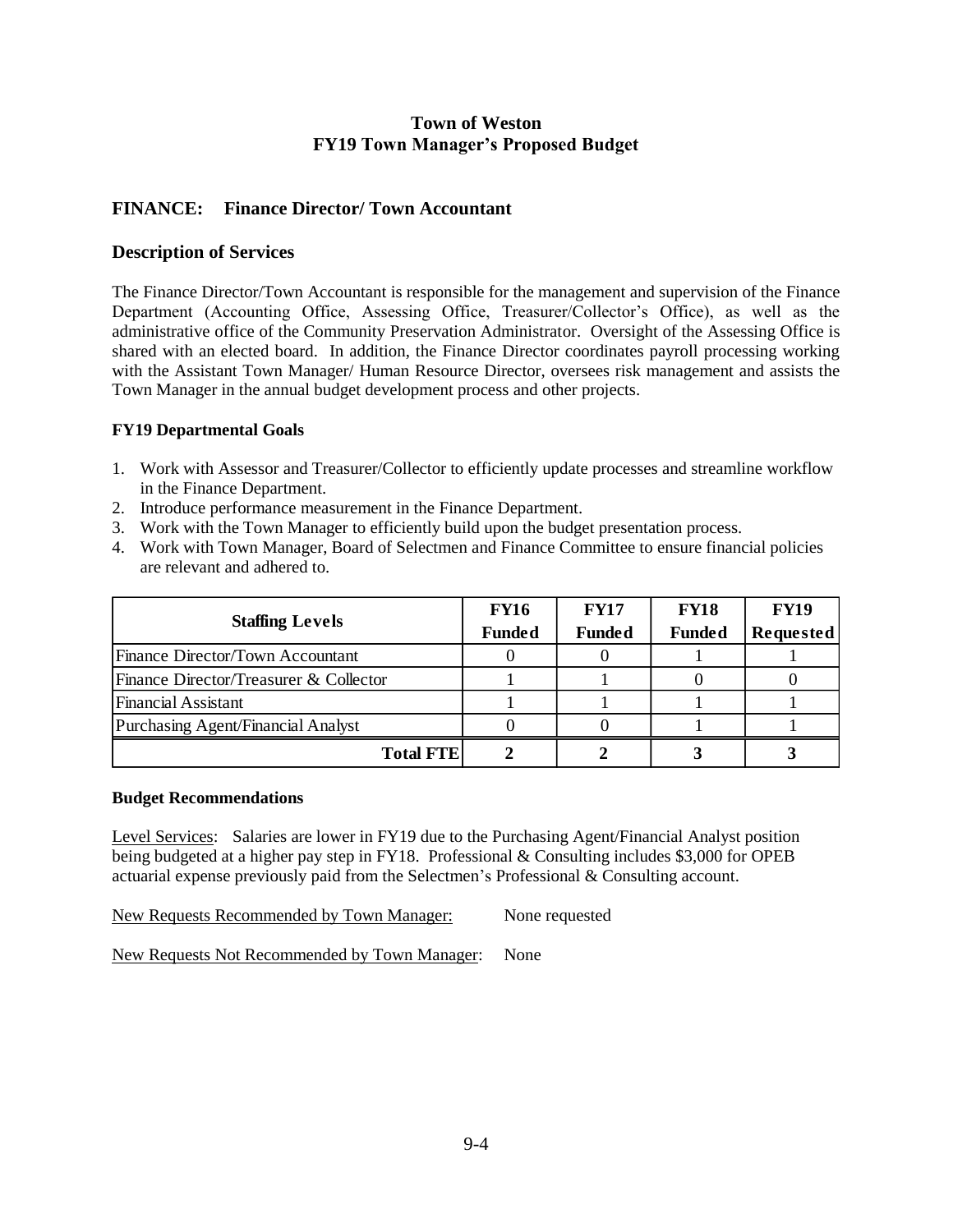|                                    |               |               |                          |               |                 | <b>TOWN MANAGER'S</b><br><b>RECOMMENDATION</b> |                          | FY18 to FY19 |               |         |
|------------------------------------|---------------|---------------|--------------------------|---------------|-----------------|------------------------------------------------|--------------------------|--------------|---------------|---------|
|                                    | <b>ACTUAL</b> | <b>BUDGET</b> | <b>ACTUAL</b>            | <b>BUDGET</b> | <b>DEPT REQ</b> | <b>LEVEL</b>                                   | <b>NEW</b>               |              |               | %       |
| <b>FINANCE</b>                     | <b>FY16</b>   | <b>FY17</b>   | <b>FY17</b>              | <b>FY18</b>   | <b>FY19</b>     | <b>SERVICE</b>                                 | <b>REQ</b>               | <b>TOTAL</b> | Change Change |         |
|                                    |               |               |                          |               |                 |                                                |                          |              |               |         |
| Finance                            |               |               |                          |               |                 |                                                |                          |              |               |         |
| Salaries                           | 165,376       | 202,021       | 56,181                   | 232,623       | 223,557         | 223,557                                        |                          | 223,557      | (9,066)       | $-3.9%$ |
| Parking Clerk                      | 484           | 500           | 500                      | 500           | 500             | 500                                            |                          | 500          |               | 0.0%    |
| <b>Sub-total Personal Services</b> | 165,860       | 202,521       | 56,681                   | 233,123       | 224,057         | 224,057                                        | ۰.                       | 224,057      | (9,066)       | $-3.9%$ |
| <b>Finance Expenses</b>            |               |               |                          |               |                 |                                                |                          |              |               |         |
| Professional & Consulting          | $\sim$        |               |                          |               | 3,000           | 3,000                                          |                          | 3,000        | 3,000         |         |
| Office Supplies                    | 115           | 300           | $\overline{\phantom{a}}$ | 300           | 300             | 300                                            | ۰.                       | 300          |               | 0.0%    |
| In-State Travel                    | 285           | 375           | 102                      | 375           | 375             | 375                                            |                          | 375          |               | $0.0\%$ |
| Dues/Memberships                   | 579           | 640           | 649                      | 640           | 640             | 640                                            |                          | 640          |               | 0.0%    |
| Conferences                        | 1,535         | 2,600         | 3,524                    | 2,600         | 2,600           | 2,600                                          | $\overline{\phantom{a}}$ | 2,600        | ۰             | 0.0%    |
| All Other Expenses                 | 425           |               | 425                      | 500           | 500             | 500                                            |                          | 500          |               | 0.0%    |
| Parking Clerk Expenses             | 258           | 500           | 2,533                    | 500           | 500             | 500                                            |                          | 500          |               | 0.0%    |
| <b>Sub-total Expenses</b>          | 3,198         | 4,415         | 7,233                    | 4,915         | 7,915           | 7,915                                          |                          | 7,915        | 3,000         | 61.0%   |
| <b>Total Finance</b>               | 169,058       | 206,936       | 63,914                   | 238,038       | 231,972         | 231,972                                        |                          | 231,972      | (6,066)       | $-2.5%$ |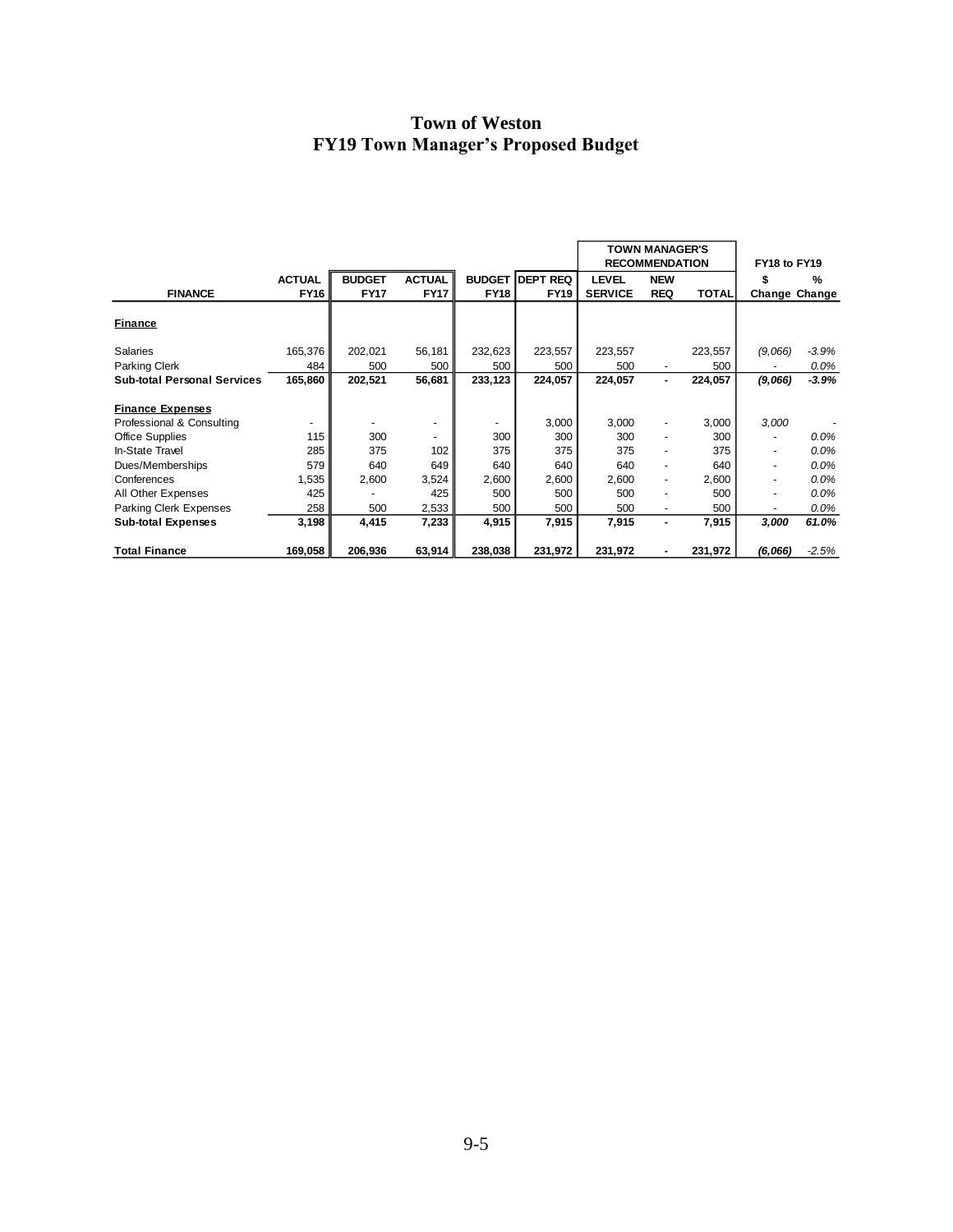## **FINANCE: Finance Department – Town Accountant**

#### **Description of Services**

The Town Accountant's Office is part of the Finance Department and maintains all financial records for the Town. Town and School accounts payable are processed through this office, the Town's fixed assets are tracked, as well as preparation and filing of quarterly federal and state payroll returns and W-2 forms. In addition, the office is responsible for keeping and monitoring compliance with all Town contracts.

#### **FY19 Departmental Goals**

- 1. Incorporate the use of purchase orders across municipal departments.
- 2. Review & update internal controls across departments to align with best accounting practices.
- 3. Update and reorganize Chart of Accounts.
- 4. Use technology to more efficiently track accounting documents.

|                              | <b>FY16</b>   | <b>FY17</b>   | <b>FY18</b>   | <b>FY19</b>      |
|------------------------------|---------------|---------------|---------------|------------------|
| <b>Staffing Levels</b>       | <b>Funded</b> | <b>Funded</b> | <b>Funded</b> | <b>Requested</b> |
| <b>Town Accountant</b>       |               |               | Fin. Dir.     | Fin. Dir.        |
| <b>Financial Analyst</b>     |               |               |               |                  |
| Assistant to Town Accountant |               |               |               |                  |
| <b>Total FTE</b>             |               |               |               |                  |

#### **Budget Recommendations**

Level Services: The position of Financial Analyst is eliminated in this budget, having been replaced by the Purchasing Agent/Financial Analyst, which is included in the Finance Director's portion of the budget.

New Requests Recommended by Town Manager: None requested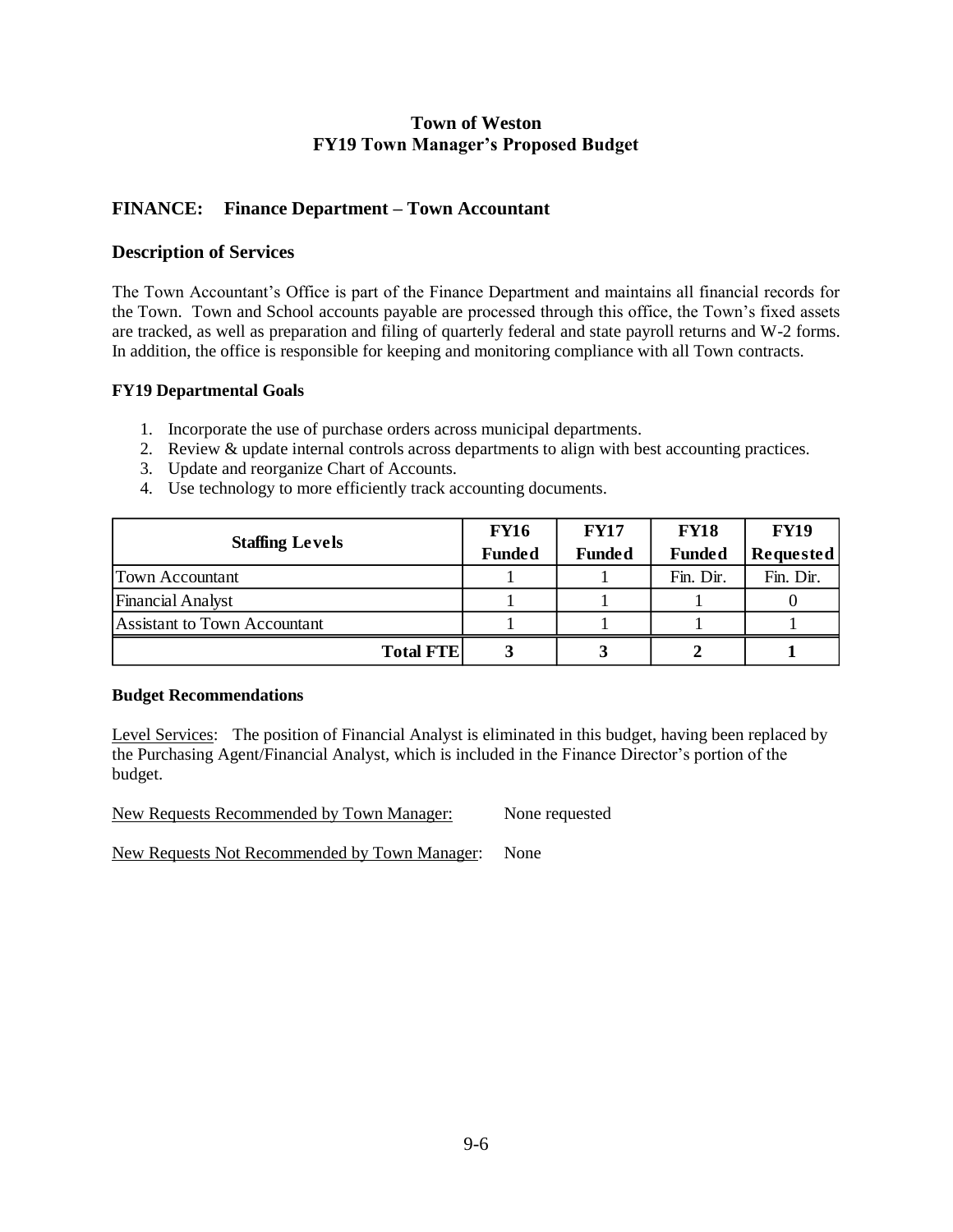|                                    |                  |               |               |               |                 | <b>TOWN MANAGER'S</b><br><b>RECOMMENDATION</b> |                              |              | FY18 to FY19 |          |  |
|------------------------------------|------------------|---------------|---------------|---------------|-----------------|------------------------------------------------|------------------------------|--------------|--------------|----------|--|
|                                    | <b>ACTUAL</b>    | <b>BUDGET</b> | <b>ACTUAL</b> | <b>BUDGET</b> | <b>DEPT REQ</b> | <b>LEVEL</b>                                   | <b>NEW</b>                   |              | \$           | %        |  |
| <b>FINANCE</b>                     | <b>FY16</b>      | <b>FY17</b>   | <b>FY17</b>   | <b>FY18</b>   | <b>FY19</b>     | <b>SERVICE</b>                                 | <b>REQ</b>                   | <b>TOTAL</b> | Change       | Change   |  |
| <b>Town Accountant</b>             |                  |               |               |               |                 |                                                |                              |              |              |          |  |
| <b>Salaries</b>                    | 203,445          | 202,871       | 229,094       | 123,341       | 117,787         | 59,811                                         |                              | 59,811       | (63, 530)    | $-51.5%$ |  |
| <b>Sub-total Personal Services</b> | 203,445          | 202,871       | 229,094       | 123,341       | 117,787         | 59,811                                         | ٠                            | 59,811       | (63, 530)    | $-51.5%$ |  |
| Professional & Consulting          | 594              |               |               |               |                 |                                                |                              |              |              |          |  |
| Audit                              | 40,000           | 45,000        | 39,000        | 39,000        | 39,000          | 39,000                                         | ٠                            | 39,000       |              | 0.0%     |  |
| Forms                              | 713              | 1,400         | 521           | 1,400         | 1,400           | 1,400                                          | ۰                            | 1,400        |              | 0.0%     |  |
| <b>Office Supplies</b>             | 760              | 1,300         | 739           | 1,300         | 1,300           | 1,300                                          | ٠                            | 1,300        |              | 0.0%     |  |
| In-State Travel                    | 150 <sub>1</sub> | 400           |               | 400           | 400             | 400                                            | ٠                            | 400          |              | 0.0%     |  |
| <b>Dues</b>                        | 200              | 500           | 140           | 500           | 500             | 500                                            | $\qquad \qquad \blacksquare$ | 500          | ٠            | 0.0%     |  |
| Conference                         | 3,037            | 2,600         | 3,770         | 3,000         | 3,000           | 3.000                                          | ٠                            | 3,000        |              | $0.0\%$  |  |
| All Other                          | 25               | 300           | (447)         | 300           | 300             | 300                                            | $\overline{\phantom{a}}$     | 300          | ٠            | $0.0\%$  |  |
| <b>Sub-total Expenses</b>          | 45,479           | 51,500        | 43,724        | 45,900        | 45,900          | 45,900                                         | $\blacksquare$               | 45,900       | ۰            | $0.0\%$  |  |
| <b>Total Town Accountant</b>       | 248,924          | 254,371       | 272,818       | 169,241       | 163,687         | 105,711                                        |                              | 105,711      | (63, 530)    | $-37.5%$ |  |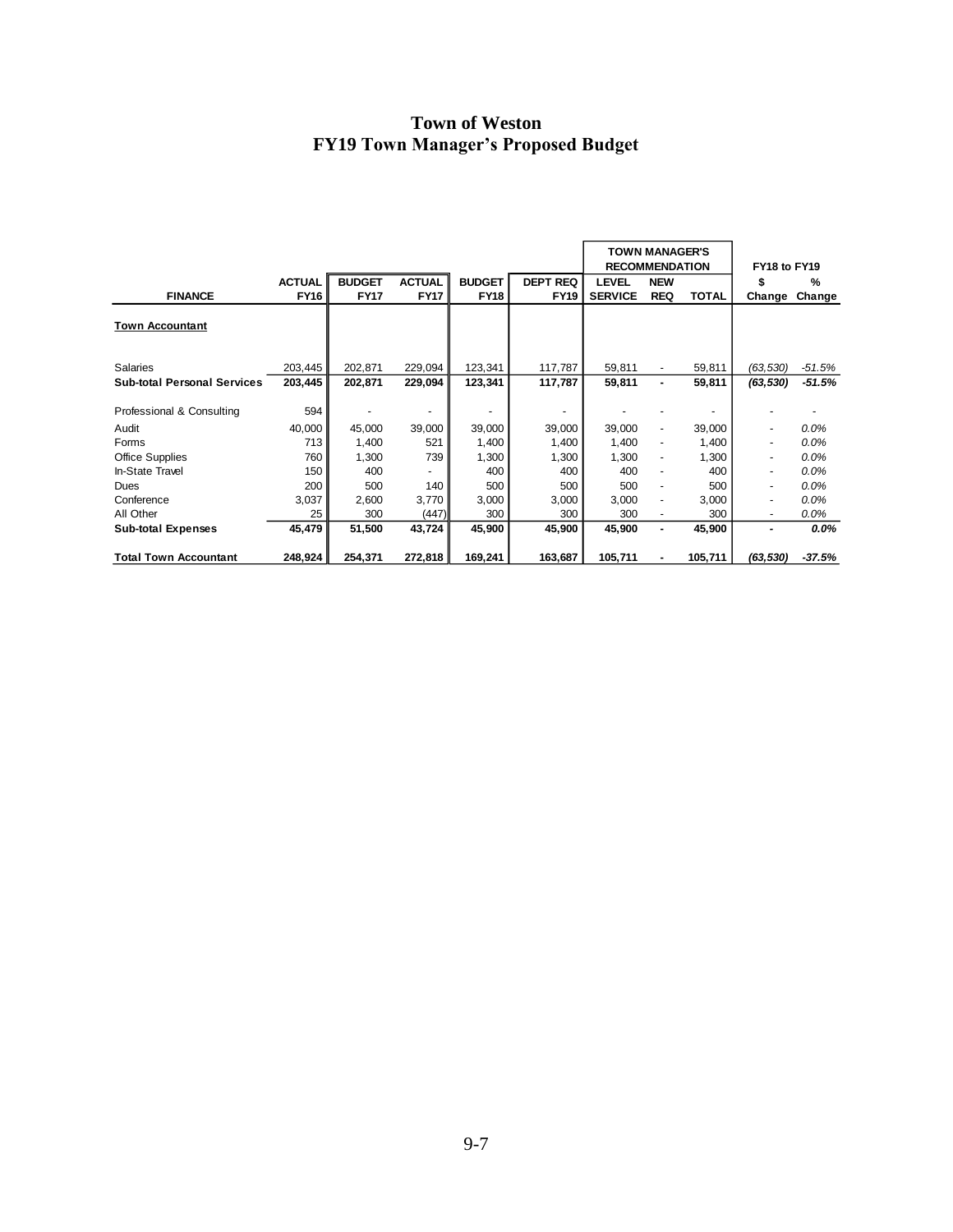## **FINANCE: Finance Department – Board of Assessors**

#### **Description of Services**

The Weston Board of Assessors is a five member elected Board. The Board of Assessors has direct supervision of this office for assessing, valuation and related matters. The Finance Director/Town Accountant has supervisory responsibility for personnel, staffing and budgetary issues.

The Board of Assessors is responsible for determining the value of all real and personal property in Weston annually as required by the Department of Revenue. The office maintains a complete listing of current property assessments and in conjunction with the Treasurer's office administers all automobile excise accounts and abatements. Fiscal Year 2019 is a state certification year of all real and personal property accounts. The office prepares appraisals for court appearances before the Appellate Tax Board and prepares all reports necessary for the values of property being certified by the Department of Revenue and setting the tax rate. The office is engaged in community outreach initiatives, providing several mailers to inform property owners of all statutory real estate exemptions, inform seniors of the opportunities for deferral of their property taxes, community preservation act exemptions, and all real estate abatements.

#### **FY19 Departmental Goals**

- 1. Complete the Quinquennial Reassessment of all Real and Personal Property for timely completion in October 2018 in compliance with DOR standards.
- 2. Continue the cyclical inspection and data recollection of all Real and Personal properties as required by DOR.
- 3. Improve public understanding of the property tax by adding to the website and updating Westonspecific information and elaborating on local issues, such as tax relief programs, from a Weston perspective.

|                           | <b>FY16</b>   | <b>FY17</b>   | <b>FY18</b>   | <b>FY19</b> |
|---------------------------|---------------|---------------|---------------|-------------|
| <b>Staffing Levels</b>    | <b>Funded</b> | <b>Funded</b> | <b>Funded</b> | Requested   |
| <b>Principal Assessor</b> |               |               |               |             |
| Assistant to Assessor     |               |               |               |             |
| Financial Assistant       |               |               |               |             |
| <b>Total FTE</b>          |               |               |               |             |

#### **Budget Recommendations**

Level Services: This budget is increasing by the amount of the salary increase.

New Requests Recommended by Town Manager: None requested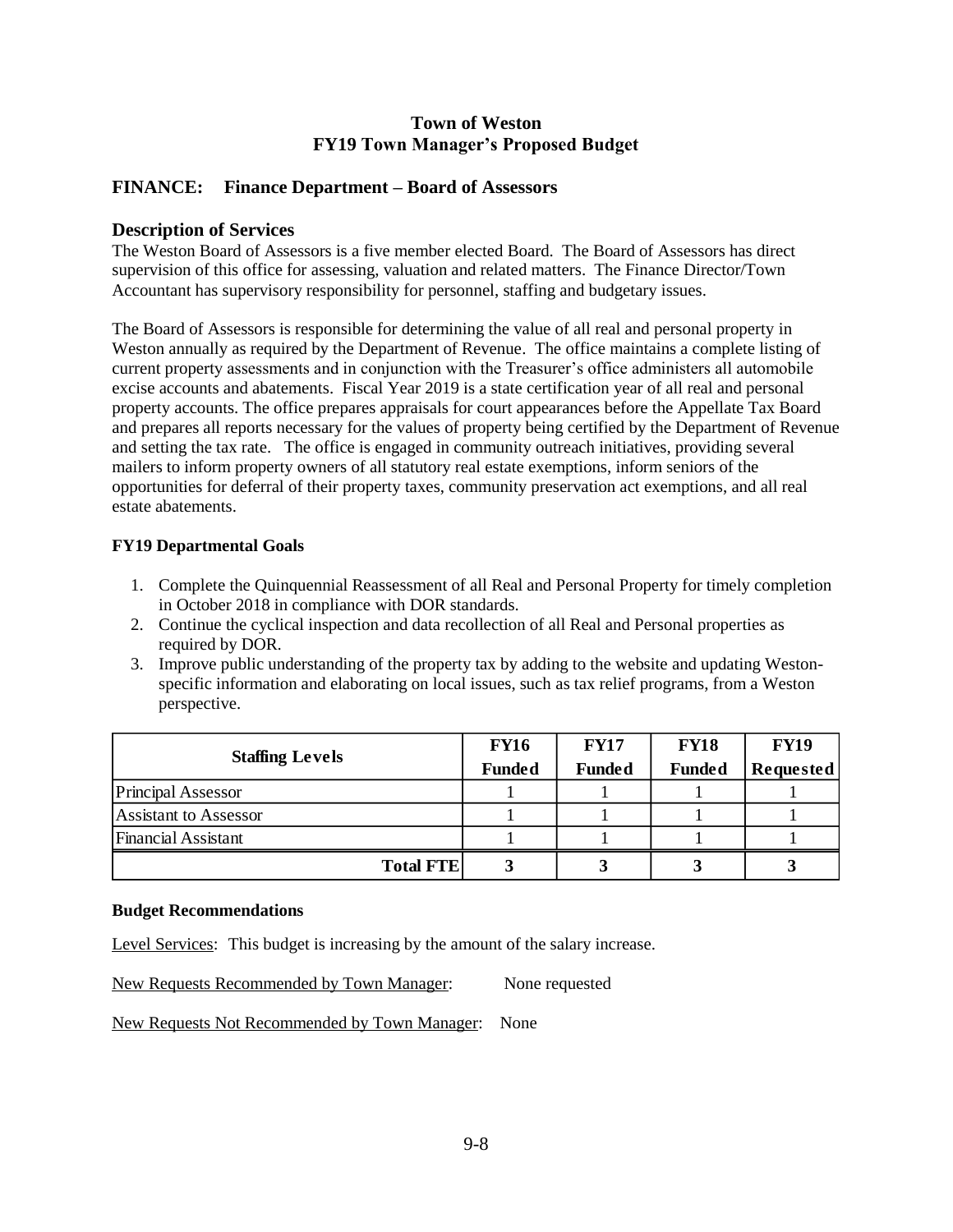|                                    |               |               |               |               |                 | <b>TOWN MANAGER'S</b><br><b>RECOMMENDATION</b> |                              |              | FY18 to FY19             |          |
|------------------------------------|---------------|---------------|---------------|---------------|-----------------|------------------------------------------------|------------------------------|--------------|--------------------------|----------|
|                                    | <b>ACTUAL</b> | <b>BUDGET</b> | <b>ACTUAL</b> | <b>BUDGET</b> | <b>DEPT REQ</b> | <b>LEVEL</b>                                   | <b>NEW</b>                   |              | \$                       | %        |
| <b>FINANCE</b>                     | <b>FY16</b>   | <b>FY17</b>   | <b>FY17</b>   | <b>FY18</b>   | <b>FY19</b>     | <b>SERVICE</b>                                 | <b>REQ</b>                   | <b>TOTAL</b> | Change                   | Change   |
|                                    |               |               |               |               |                 |                                                |                              |              |                          |          |
| <b>Assessors</b>                   |               |               |               |               |                 |                                                |                              |              |                          |          |
| <b>Office Salaries</b>             | 208,877       | 217,349       | 207,904       | 212,567       | 216,851         | 216,851                                        | $\overline{\phantom{a}}$     | 216,851      | 4,284                    | 2.0%     |
| <b>Sub-total Personal Services</b> | 208,877       | 217,349       | 207,904       | 212,567       | 216,851         | 216,851                                        |                              | 216,851      | 4,284                    | 2.0%     |
|                                    |               |               |               |               |                 |                                                |                              |              |                          |          |
| Professional/Consulting            | 22,998        | 33,200        | 22,996        | 33,200        | 33,200          | 33,200                                         | $\qquad \qquad \blacksquare$ | 33,200       |                          | $0.0\%$  |
| Computer                           | 4,291         | 3,300         | 4,293         | 3,300         | 3,800           | 3,800                                          | ۰                            | 3,800        | 500                      | 15.2%    |
| Stationery                         | 748           | 200           | 99            | 200           | 200             | 200                                            | ٠                            | 200          |                          | 0.0%     |
| Forms                              | 463           | 300           | 419           | 300           | 300             | 300                                            | -                            | 300          | $\overline{\phantom{a}}$ | 0.0%     |
| <b>Office Supplies</b>             | 1,882         | 1,400         | 3,121         | 1,400         | 1,400           | 1,400                                          | $\overline{\phantom{a}}$     | 1,400        | $\overline{\phantom{a}}$ | 0.0%     |
| In-State Travel                    | 3,761         | 4,000         | 3,202         | 4,000         | 3,500           | 3,500                                          | $\qquad \qquad \blacksquare$ | 3,500        | (500)                    | $-12.5%$ |
| Dues                               | 870           | 700           | 905           | 700           | 700             | 700                                            | ٠                            | 700          |                          | $0.0\%$  |
| Registry of Deeds                  | 375           | 375           | 75            | 375           | 375             | 375                                            | ٠                            | 375          | $\overline{\phantom{a}}$ | 0.0%     |
| Subscriptions/Publications         |               | 100           |               | 100           | 100             | 100                                            | ٠                            | 100          | -                        | 0.0%     |
| Conference                         | 3,343         | 5,000         | 4,703         | 5,000         | 5,000           | 5,000                                          | -                            | 5,000        |                          | $0.0\%$  |
| All Other                          | 394           | 1,000         | 377           | 1,000         | 1,000           | 1,000                                          | ٠                            | 1,000        | ۰                        | $0.0\%$  |
| <b>Sub-total Expenses</b>          | 39,124        | 49,575        | 40,190        | 49,575        | 49,575          | 49,575                                         | $\blacksquare$               | 49,575       |                          | 0.0%     |
|                                    |               |               |               |               |                 |                                                |                              |              |                          |          |
| <b>Total Assessors</b>             | 248,001       | 266,924       | 248,095       | 262,142       | 266,426         | 266,426                                        |                              | 266,426      | 4,284                    | 1.6%     |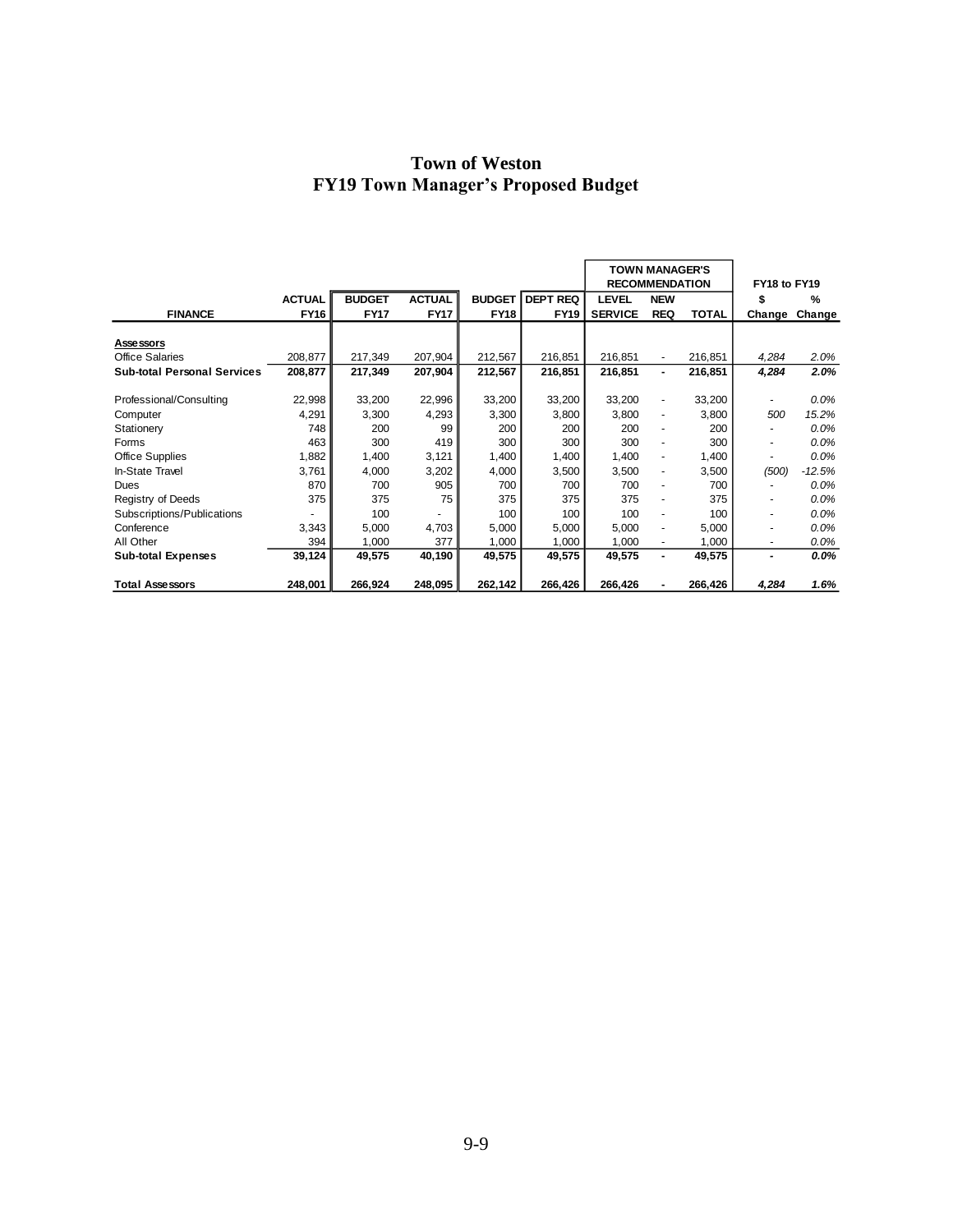## **FINANCE: Finance Department – Treasurer/Collector**

## **Description of Services**

The Treasurer/Collector's Office is part of the Finance Department and issues over 34,000 real estate, water and motor vehicle excise bills each year. Payments are accepted at Town Hall, via mail (to a lockbox service) or online at the Town's website. The Treasury office maintains a collection rate of over 99 percent for all property tax bills. Additionally, the office issues over 2,500 transfer station decals annually. Working with Assessing Department, Treasury establishes and maintains deferred taxes and also maintains tax title liens on all delinquent property tax accounts. The Treasury office processes Payroll and Vendor payments. Additional Treasury functions include investing, borrowing and managing all Town funds received or disbursed; and assisting the Commissioners of Trust funds in investing approximately \$13,000,000 in stocks, bonds and cash. By statute, the Treasurer/Collector is also the Town's liaison to the Middlesex Retirement Board.

### **FY19 Departmental Goals**

- 1. Improve investment earnings.
- 2. Enhance customer service through use of technology and information access.
- 3. Improve operating efficiency of the Department and workflows in conjunction with the Accounting office.

|                            | <b>FY16</b>   | <b>FY17</b>   | <b>FY18</b>   | <b>FY19</b> |
|----------------------------|---------------|---------------|---------------|-------------|
| <b>Staffing Levels</b>     | <b>Funded</b> | <b>Funded</b> | <b>Funded</b> | Requested   |
| Treasurer/Collector        | Fin. Dir.     | Fin. Dir.     |               |             |
| <b>Assistant Treasurer</b> |               |               |               |             |
| Financial Assistant        |               |               |               |             |
| <b>Total FTE</b>           |               |               |               |             |

#### **Budget Recommendations**

Level Services: The amount for bank fees has been reduced, because there are fewer bank accounts.

New Requests Recommended by Town Manager: None requested